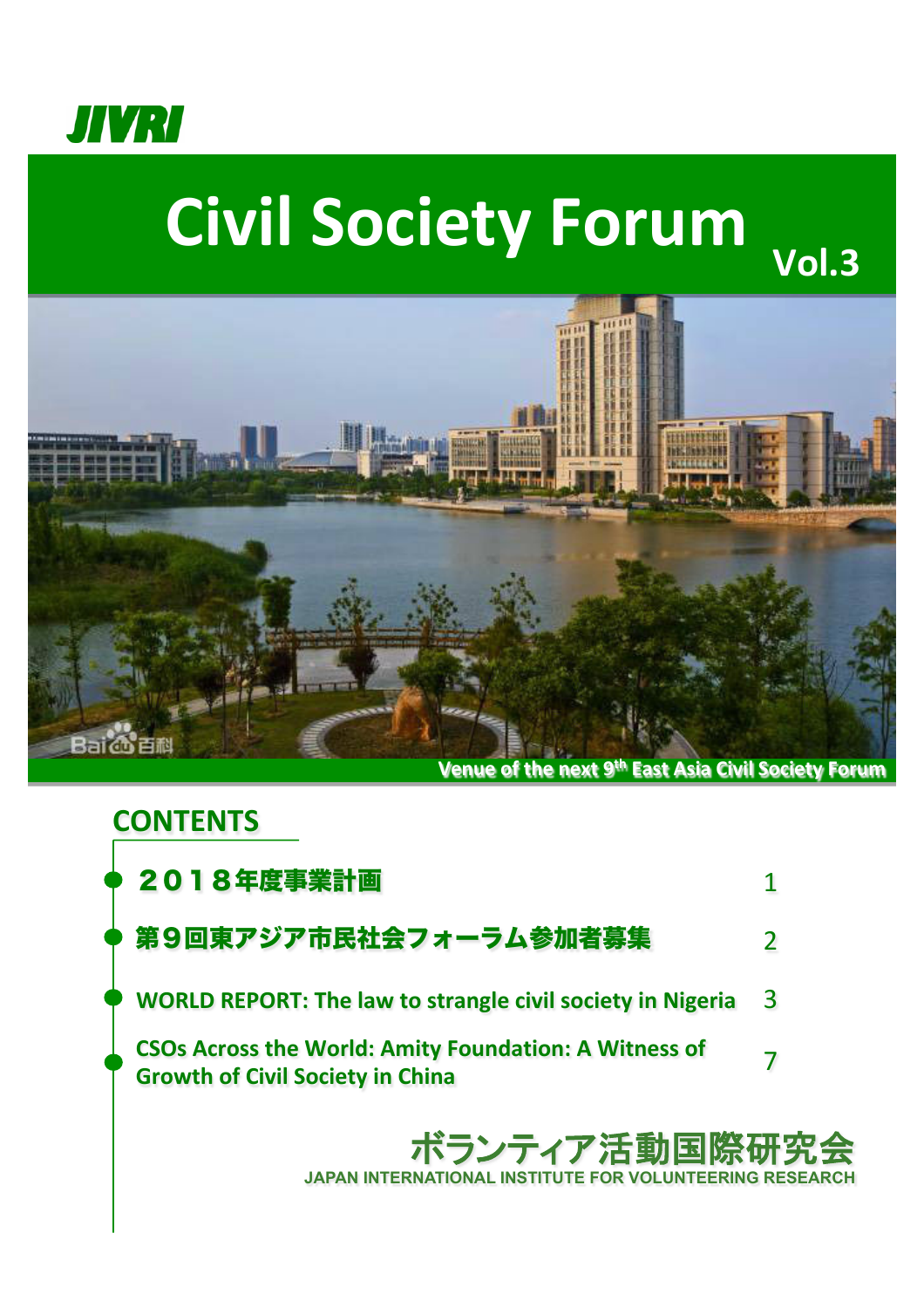## **Civil Society Forum Vol.3**

## ■ 2018年度事業計画

#### 基本方針

 市民社会分野における研究交流を3つの地域的範囲でそれぞれ異なる以下の事 業を展開し、市民社会の発展を模索する機会創出に引き続き取り組む。

- 「市民セクターの20年」研究会への参画
- 第9回東アジア市民社会フォーラム開催への協力と参加
- 機関誌「Civil Society Forum」の発刊と各国市民社会の紹介

#### 事業計画

●「市民セクターの20年」研究会への参画

 世話団体として「市民セクターの20年」研究会に参画し、2013年から2017年ま での研究会の成果をまとめる作業に協力する。 

- 第9回東アジア市民社会フォーラム開催への協力と参加
	- ・フォーラム日本側世話役会に共催団体として参加し、下記の活動を行う。
	- ・フォーラムのテーマ設定およびテーマに沿った日本からの発表者の人選と参 加のための調整を行う。
	- ・フォーラムへの日本参加者グループを募集し旅行行程を運営管理する。

in 197 【フォーラムの概要】 日 時:2018年10月25日〜27日 場 所:江南大学新社会組織研究センター(中国・無錫市) テーマ:ふるさと創成とボランティアサービス 

■機関誌「Civil Society Forum」の発刊と各国市民社会の紹介

- ·機関誌「Civil Society Forum」を年に2回発刊する。
- ・海外における市民社会セクターの状況について原稿執筆の依頼を行う。
- ・寄稿記事は機関誌に掲載し、JIVRIホームページを通じて国内外に発信する。
- ■その他
	- ・国際交流の一環として、海外からの視察団の受け入れを行う。
	- ・広報活動の一環としてJIVRIホームページの充実を図る。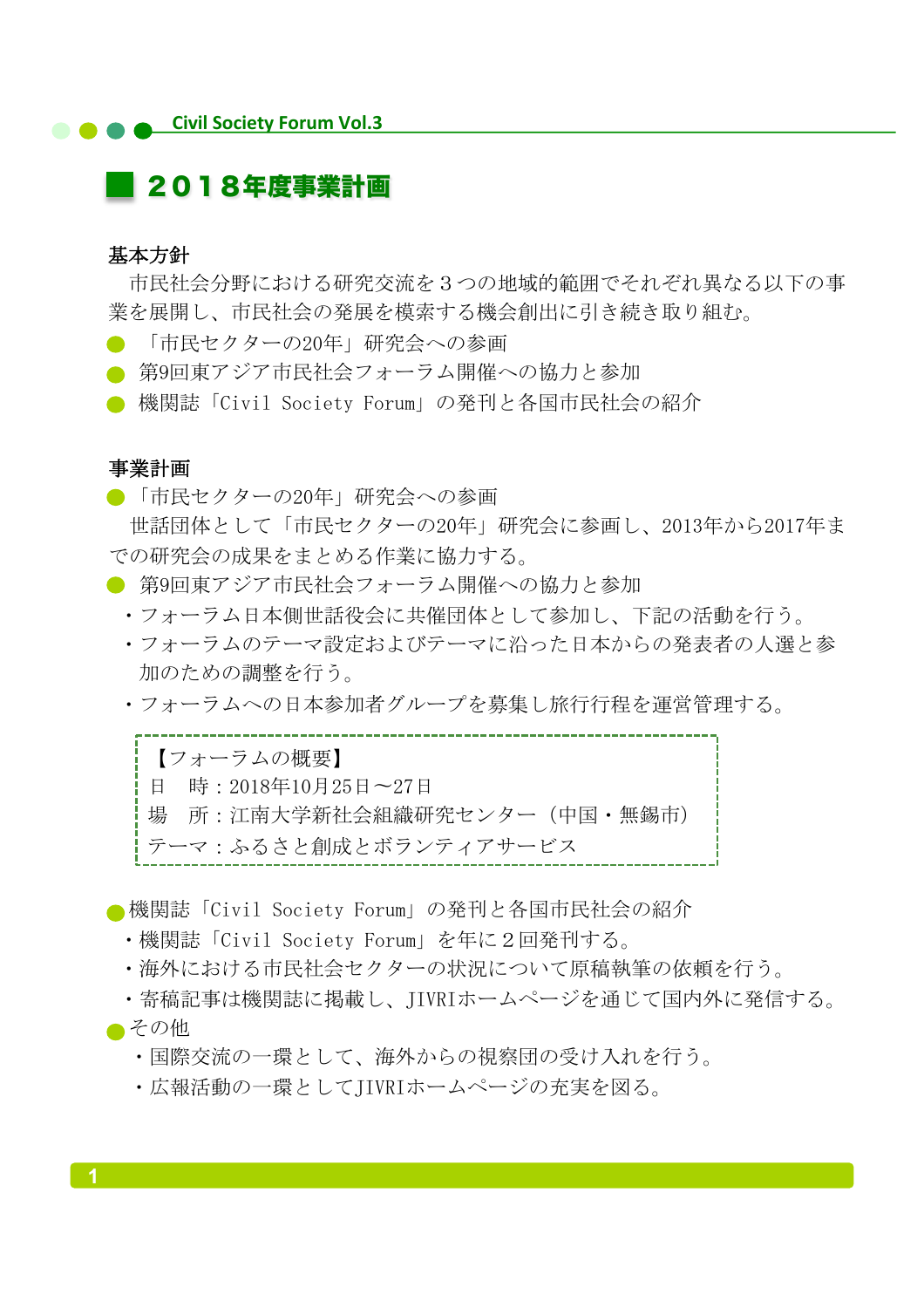### 第9回東アジア市民社会フォーラム参加者募集

 東アジア市民社会フォーラムは、①市民社会における日中韓の相互理解と 融和を通して、東アジア地域の平和と繁栄の実現を目指し、②東アジア地域 の市民社会セクターが抱える様々な問題や課題を共有し、解決への道筋を探 るとともに、③安定した市民社会の実現に向け、日中韓の相互協力で市民社 会セクターの制度環境の改善を図ることを目的に開催されるものです。

 近年、少子高齢化や人口減少期を迎えている3カ国においては、地方創成 が大きな課題となっており、その分野における市民社会組織の役割が期待さ れているところです。第9回フォーラムは、市民社会レベルで3カ国の友好 関係の強化を図ると同時に、地方創成に向けた市民社会組織の取り組みなど の先進事例、経験や知見について日中韓で共有し、同分野における市民社会 組織の能力向上を図ります。

|--|

| 程<br>日                                   | 容<br>内                 |                |
|------------------------------------------|------------------------|----------------|
| $10 \text{ H } 25 \text{ H} (\text{\#})$ | 上海浦東国際空港到着階出口 12:20 集合 |                |
|                                          | 上海浦東国際空港→江南大学(無錫市)     |                |
|                                          | ・現地視察                  |                |
|                                          | ・歓迎夕食会                 | (江南大学ゲストハウス宿泊) |
| 10月26日(金)                                | ・第9回東アジア市民社会フォーラム開催    |                |
|                                          | ・送別会                   | (江南大学ゲストハウス宿泊) |
| $10 \text{ H } 27 \text{ H}(\pm)$        | ・現地視察                  |                |
|                                          | 江南大学(無錫市) →上海浦東国際空港    |                |
|                                          | 上海浦東国際空港出発階解散          |                |

参加経費:航空券代(30,000円の補助有り)

参加登録料(宿泊費、食費、国内交通費含む): 15,000円(主催側の事情により変更に なる場合がございます)

申込先:公益法人協会事務局 E-mail:shiraishi@kohokyo.or.jp ※航空券の手配は原則としてご自身で行っていただきます。なお、第9回東 アジア市民社会フォーラム実行委員会で航空券代の一部補助を実施しており、 現地(無錫市)で30,000円をキャッシュバックさせていただく予定です。航 空券を手配される場合は、スケジュールに記載している浦東国際空港での集 合時間にご注意ください。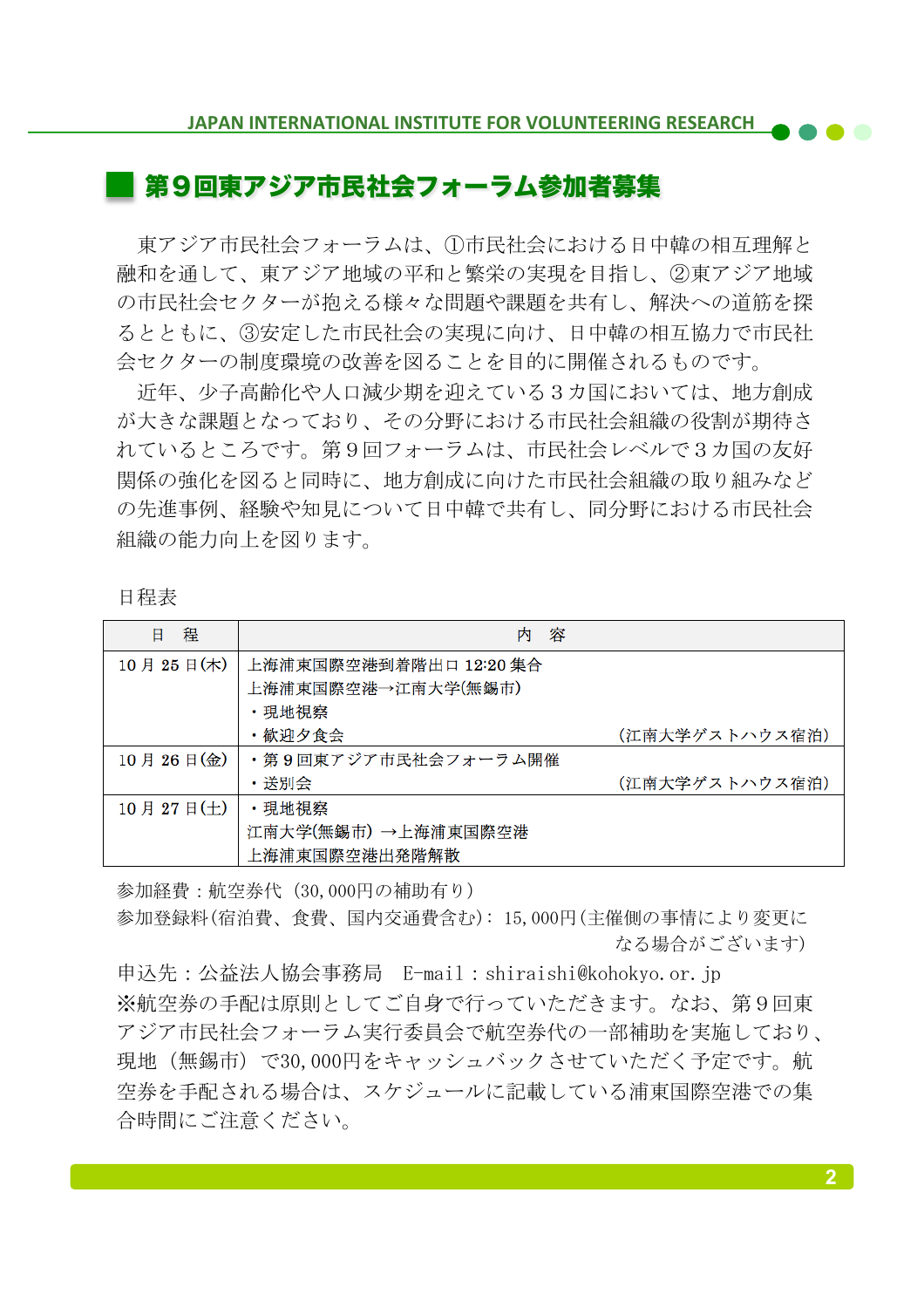## **WORLD REPORT**

The law to strangle civil society in Nigeria

 Oyebisi Babatunde Oluseyi Executive Director, Nigeria Network of NGOs

Members of the Nigerian National Summit Group and other civil society organisations during a protest on the implementation of the  $2014$  National Conference report in Lagos… on Thursday. Photo: Goke Famadewa 

The effort to take away the freedom of thousands of civil society organisations  $-$  now known and called the name it deserves, "obnoxious bill" seems to have failed in the public domain but is gaining attention within the membership of the National Assembly. The latest round of efforts, the Umar Buba Jubril bill (HB 585) looks doomed with growing number of citizens, citizen organisations in opposition.

Thanks to the many organisations and individuals raising awareness on the bill and pointing all stakeholders to the dangers of a bill  $$ the video by human rights activist, Prof. Chidi Odinkalu, lawmakers who publicly spoke against the bill, the activists who protested to the Office of the Lagos State Governor, the bloggers who flooded the Internet and made the #NoNGOBillNG trend on social media, the media who dispassionately featured the bill, the experts who did technical analyses of the bill, the activists who petitioned the United Nations, and many others.

This outpouring show of support against the bill has left all stakeholders thinking on how best to address both the threat and opportunity the NGO regulatory agency bill portends for national development. If the bill passes, the non-profit landscape will change significantly for the worse. Which is why many observers are worried. But it is not the end of the world yet. By now, everyone should have learnt that the sponsor of the bill will not give up going by the statements attributed to him on his justifications for why the bill must pass.

Certainly, the sector is upset! I have read calls by some groups asking for the recall of the House Committee Chair, Peter Akpatason, for what reason many non-state actors with deep understanding of the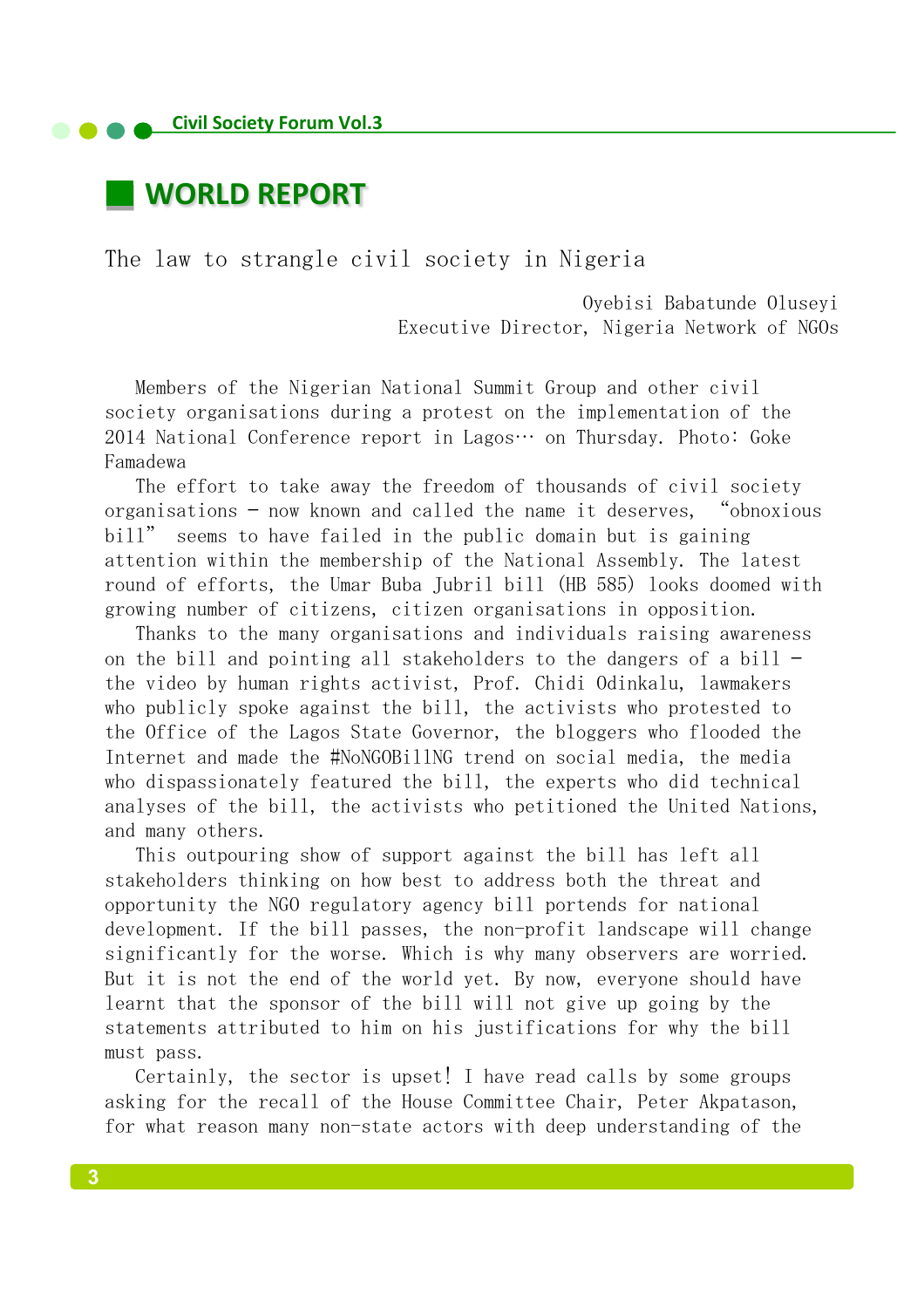issues are asking. As long as we all are upset, our set of actions to stop the passage of the bill must not alienate those who are more with us than against us. Given his background and antecedents as the President of NUPENG, one cautiously assumes that our struggles are not new to Akpatason and that he will be an unbiased umpire in this instance. 

Of particular importance are the positions some members of the National Assembly are taking in solidarity with the bill starting with House Leader Femi Gbajabiamila. Going by his social media post on issues surrounding the bill, it appears Gbajabiamila is worried that the sector can be used as conduits for terrorism financing.

On September 21, 2017, he wrote on his Facebook page: "NGOs must be regulated to track donations, protect donor agencies and prevent abuse. Nigeria must also know what's coming in and from what source. This is a different age. We must be vigilant. Terrorists can be funded under the guise of  $NGO$ ".

He went ahead on September 22 to post a picture of a notice of deregistration of the Kenyan Human Rights Commission by the NGO Coordination Board of Kenya. The picture came with this post by him:

"NGOs cannot be above the laws of the land. They must be regulated. We have to balance the equities, that is the two potential fears and abuse on both sides and determine which outweighs the other. More importantly, the whole idea of a public hearing is to address such fears". 

Gbajabiamila's fear on the sector being used for terrorism financing are valid and the sector stands with him on this. However, this fear has already been addressed by the 2011 Anti-Money Laundering Law and the Money Laundering Amendment Act (HB410) presently on the floor of the National Assembly. The 2011 AML sets up the Special Control Unit on Money Laundering which now monitors the funding received by non-profits. No non-profit can open a bank account without first registering with the SCUML. Interagency collaboration between the SCUML, Nigeria Financial Intelligence Unit and the Corporate Affairs Commission also ensures that what comes into the sector is known and from what source. Ask the NFIU or SCUML today what comes in, I am sure they will provide this information in a matter of seconds and not minutes.

African leaders are very quick to copy bad policies yet slow and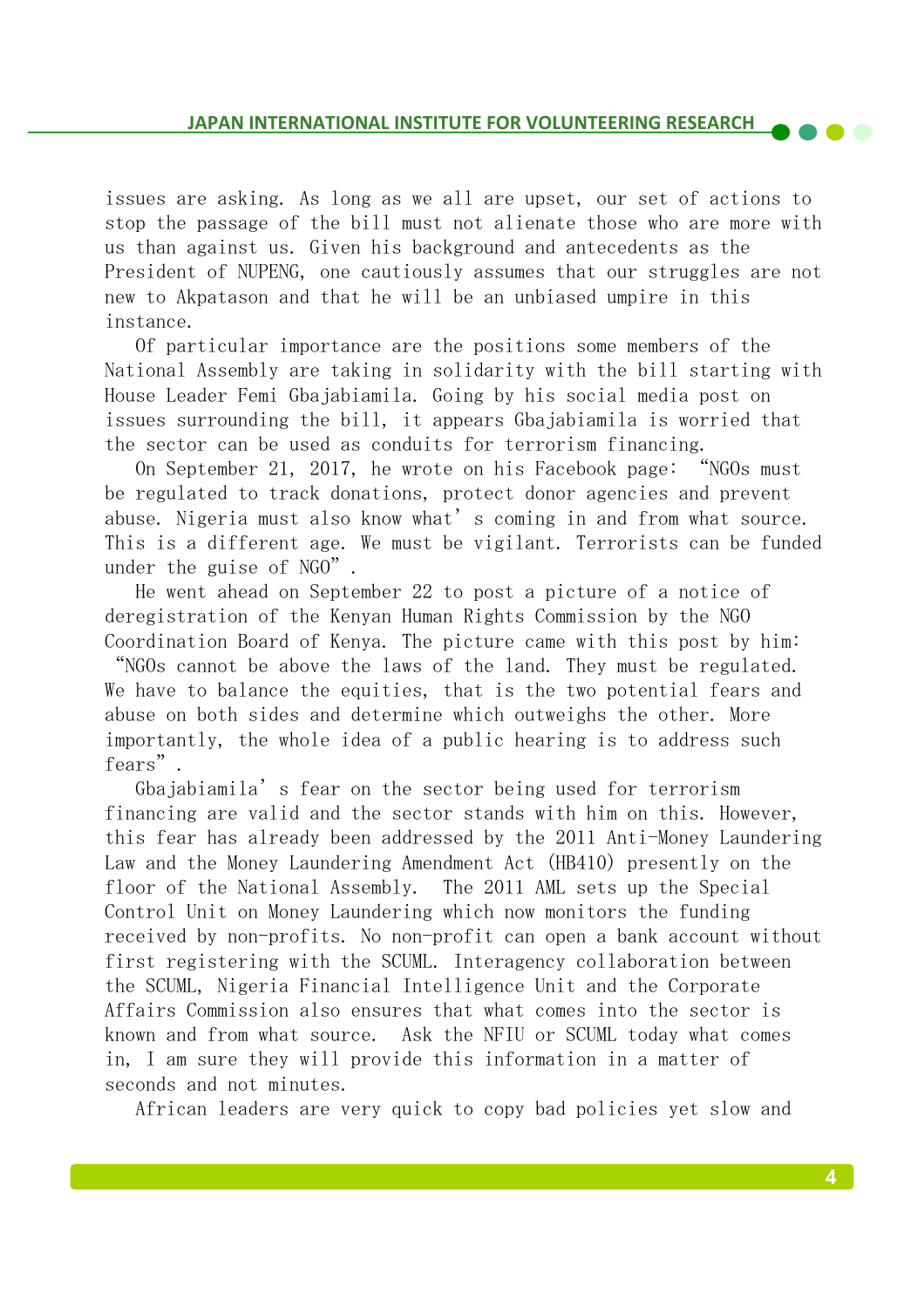reluctant to copy the good ones. The deregistration of the Kenyan Human Rights Commission by the NGO Coordination Board of Kenya, we all know, was politically motivated and that it came as a result of the organisation's stand against fraud in the Kenyan elections. One agrees with Gbajabiamila that this is a "different age" and not the age where agencies of government can hide under obnoxious laws to muffle civic space.

What happened to the Kenyan Human Rights Commission is one of the reasons why we stand against the NGO regulatory agency bill as it has the potential for stifling critical voice(s) necessary for democratic growth and socio-economic development. Do we have provisions for deregistration of NGOs in the present regulatory frameworks that exist in the country? Yes, we do!

Part C of CAMA clearly states how this can and should be done. If Gbajabiamila is interested in deregistering NGOs, then the laws are already there why reinvent the wheel. One hopes and guesses he calls for the deregistration of the truly bad ones and not those holding him and the system accountable as can be seen from the Kenyan bad example of deregistration based on frivolous grounds already challenged and won in court since 2015 by KHRC-

(http://kenyalaw.org/caselaw/cases/view/121717/). 

It seems our lawmakers are not conversant with the ways of working of the non-profit sector and existing regulatory frameworks as each supporter of the bill has sounded like there isn't any regulation for the sector. This is making the sector think there are some ulterior motives if for crying out loud the seven regulatory frameworks in existence are ignored by the lawmakers who should know better. One agrees that the existing regulations need a critical review and institutional strengthening with the aim of enabling and not stifling the operations of non-profits who are already doing a lot using their own resources.

It is misleading to think all NGOs receive foreign funding; very few  $(4-5$  per cent) do; others  $(96-95$  per cent) use their personal resources, sourced primarily from their income, friends, family, public and corporations including from the National Assembly members. We must continue to prohibit proponents of regulation from the thoughts that no regulation existed or that they are not fit for purpose. There are and in line with international standards and norms though they need a review to be in line with 21st century NGO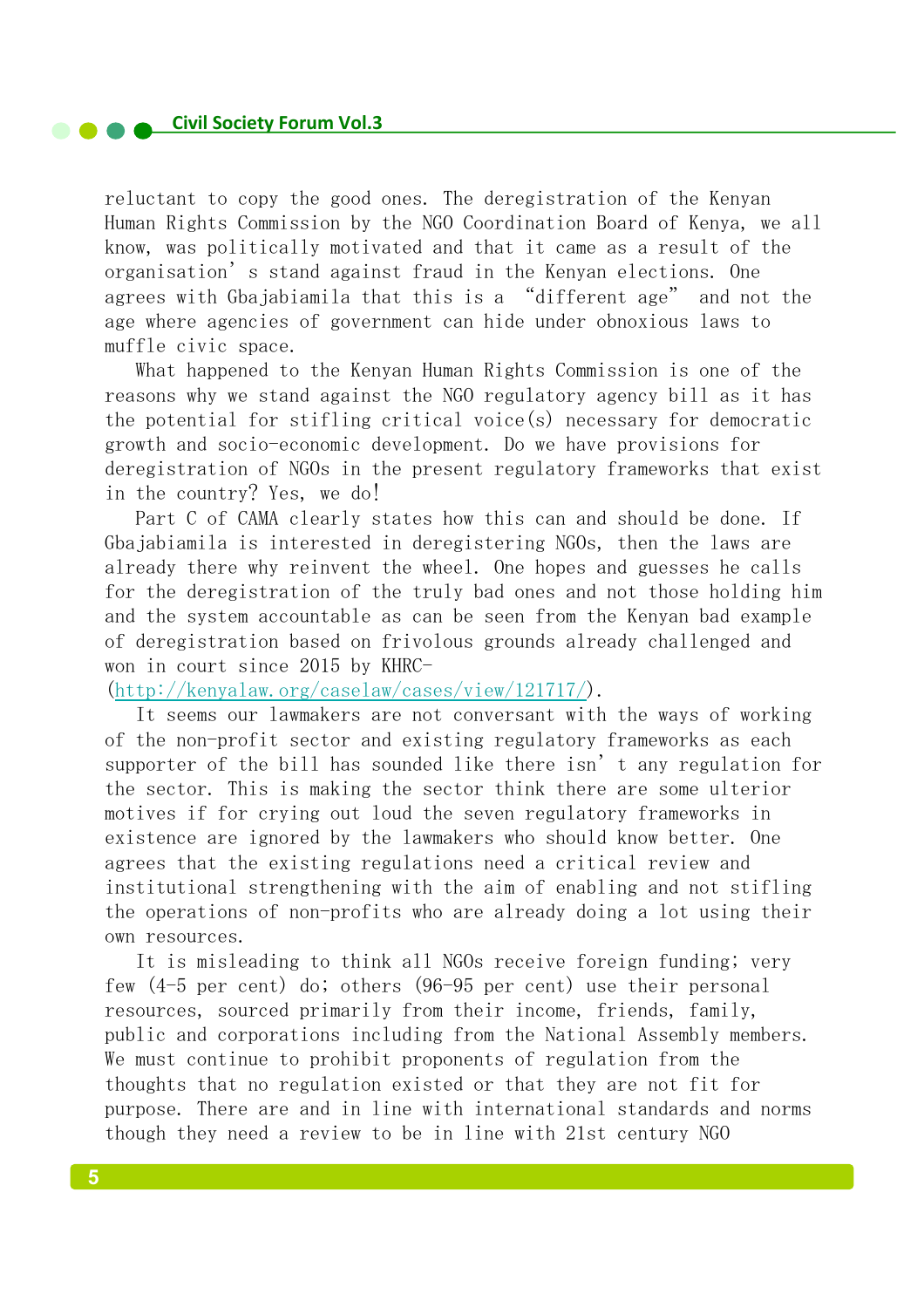regulation and in sync with the operational environment of both small, medium and large non-profits.

There are several lawmakers who will not be as bold as Senator Shehu Sanni who came out boldly on his Twitter handle on September 23 to say, "The bill on NGOs will reinforce those with tyrannical tendencies and further stifle rights to freedom of speech and assembly. I'll oppose it". We need the likes of Sanni and Oghene Emmanuel Egor (representing Amuwo Odofin) who first opposed the bill in 2016 stating that, "the establishment of the Commission would defeat the aim and objectives of CSOs as it may attempt to manage and control funds received''. He further noted that: "It is not within the jurisdictions of the Federal Government to monitor funds that it did not donate nor have ownership of''.

My hope for the not too distant future is that nonprofits, National Assembly and regulators can find a pathway for working together to ensure our shared objectives of bringing the dividends of democracy and development to the doorsteps of the common man are enabled within the framework of attaining the SDGs and leaving no one behind!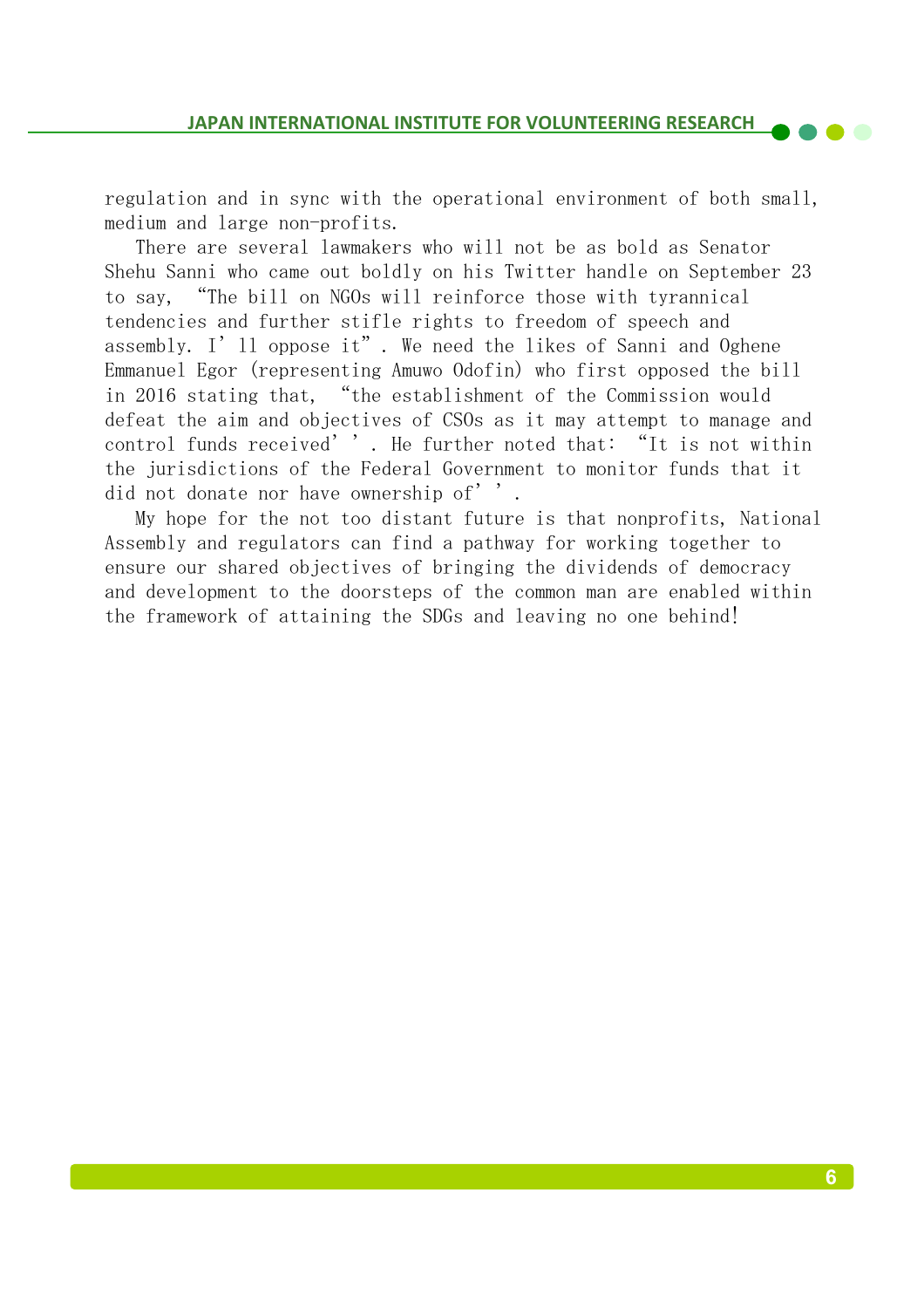#### Amity Foundation: A Witness of Growth of Civil Society in China

Zixuan Gu 

Board Member, Japan International Institute for Volunteering Research

The purpose of this article is to observe and present the meaning of the Amity Foundation on how to construct a civil society in China from the perspective of the development of civil society in China, that is, through foundations in poverty alleviation, elderly care, environmental protection, education, public health, disaster relief, and supporting NGO development. The attempts Amity made by various social welfare fields have proved that the country needs civil society, and civil society also needs to participate in the country. Establishing a positive and interactive relationship with the country and complementing each other is the ideal mode for Chinese civil society. 

#### 1. Definition of Civil Society in China

From the original meaning of English term "civil society", it is a concept that is entirely derived from the West and is highly inclusive, open, and constantly changing. It has been given a rich meaning in the long history of evolution. Throughout the world, whether Marx sees "civil society" as an "intermediary" placed between individuals and countries and plays a role in regulating private interests and general interests, or Hegel regards civil society as "true freedom" from norm and standard; Western civil society theory provides the most direct source of knowledge for the Chinese academic community.

Due to the establishment of China's market economy, Chinese scholars are keenly aware that a class similar to that of the early Western civil society may be raised along with the promotion of political and social system so that China will become truly modern. Therefore, the meaning of civil society inevitably puts on the local color in the process of China's modernization.

The "civil society" mentioned in this article is the sum of civil society as a system of state or government, and the sum of many civil organizations or non-governmental relations outside the corporate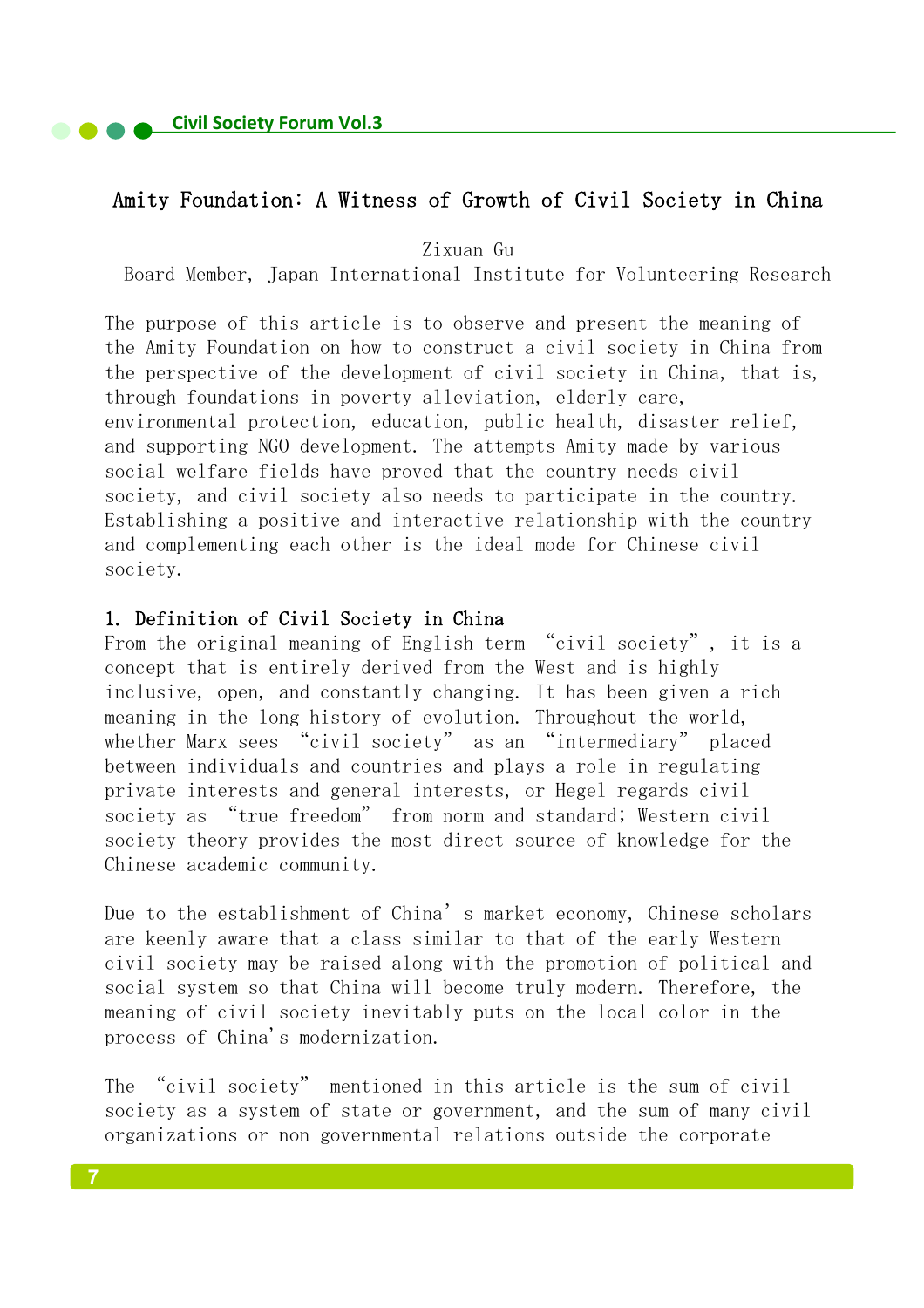#### **JAPAN INTERNATIONAL INSTITUTE FOR VOLUNTEERING RESEARCH**

system. The concept includes the public participation and citizens' complementarity with the government in social services.

2. The Composition and Characteristics of Civil Society in China For a populous country like China, with the development of modernization and marketization, there is a high degree of imbalance in the level of socio-economic development; and the diversity and differentiation of interests makes social conflicts increasingly prominent. At the moment, issues such as land, environment, employment, food security, and ethnic minorities are rapidly increasing. The civil society urgently needs the involvement of a third sector other than the government and the market.

At present, the main subject of civil society in China includes nongovernmental organizations, all walks of life associations, non-profit organizations, and community organizations. In addition, there are mutual aid organizations, citizen self-organizations or even interest groups in China and the number reach up to 702,000 social organizations of various types, and each year continuously has an increase of 6% to 8%. With their uniqueness and advantages, they are deeply involved in the most basic level of the Chinese society, and are widely active in different communities. Their antennae directly face the common people. Therefore, it plays an increasingly irreplaceable role in social services such as elderly care, disability assistance, education, disaster relief, poverty alleviation, and contradictory mediation in order to promote social harmony and healthy development. 

Non-governmental organizations not only begin participating in settling public issues, but also serve as a bridge and link between the government and citizens. They can effectively pass on public opinions to the government. Influencing public policies with their advantages. At the same time, they are also able to explain the government's policies to the public and ensure an effective communication between two sides. The development and growth of Amity Foundation in city of Nanjing is one example of such a nongovernmental organization.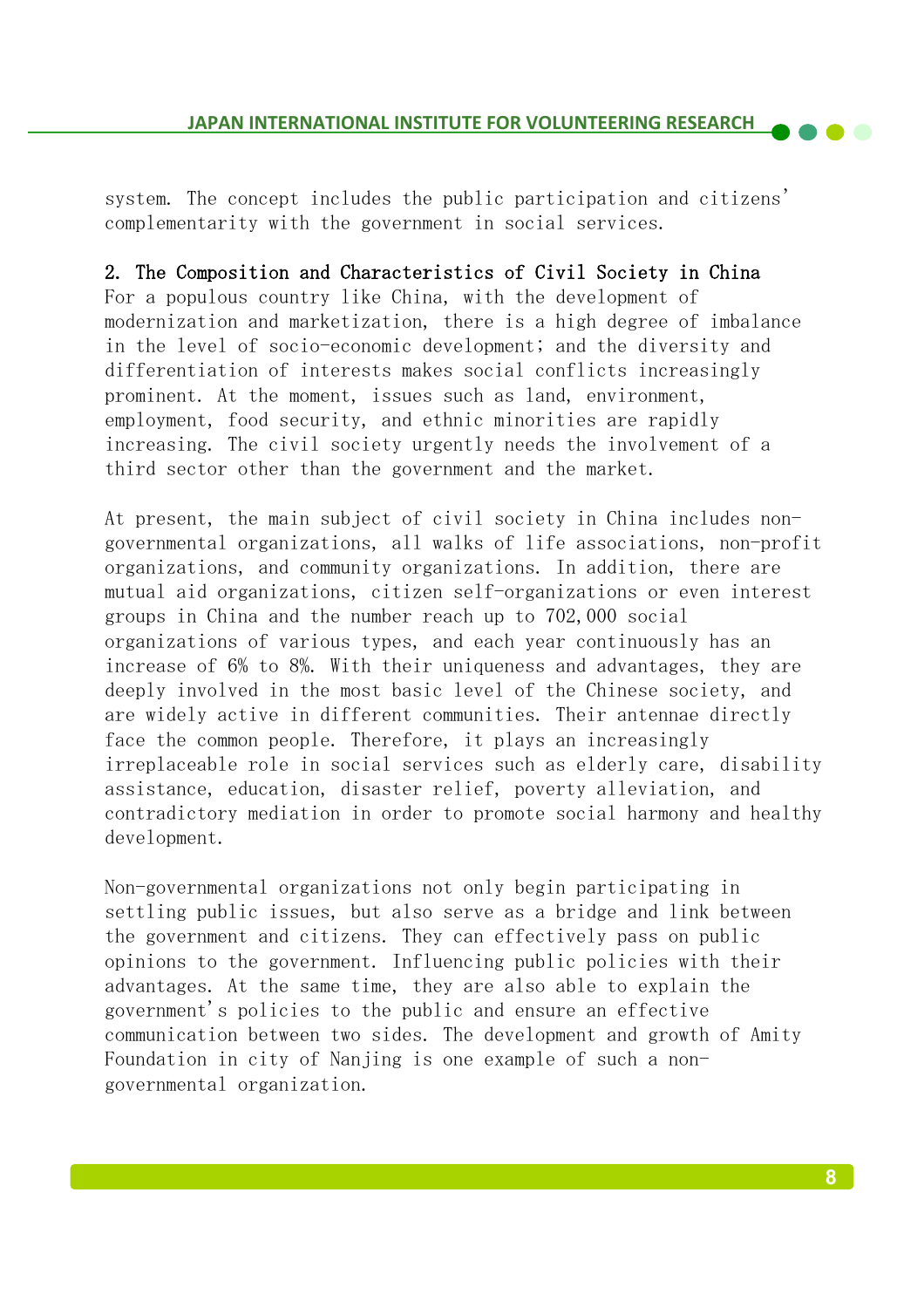3. Amity Foundation: A Witness of the Rise of China's Civil Society Amity Foundation (Amity) was established in April 1985 with government official approval. It was initiated by the former CPPCC Vice Chairman Bishop K.H. Ting and the former Vice Chairman of the Jiangsu Provincial People's Political Consultative Conference Dr. Han Wenzao and other senior members of the Chinese Christian community. As one of the earliest Chinese NGOs established following with China's Reform and Opening-up to the outside world, it has grown from an unknown voluntary organization with only three staff members into a social organization with a staff of nearly a hundred, enjoying a good reputation both in domestic and international circles.

Over the last 30 years, Amity has been carried out a large amount of work in poverty alleviation, elderly care, environment and sustainable development, education, public health, disaster relief, and community development etc. in order to promote the growth of China's civil society. Up to 2018, Amity Foundation had raised public donations over 2.4 billion RMB. Its projects have covered 31 provinces, cities and autonomous regions in China, and benefited more than 20 million people. 

#### 1) Working Together for Poverty Alleviation in China

In 2015, the United Nations Sustainable Development Agenda adopted 17 Sustainable Development Goals. Its primary goal is to achieve "elimination of all forms of poverty in all parts of the world" by 2030 (2030 SDGs). In 2015, there are still 55.75 million people living in poverty in rural areas in China, which are mainly concentrated in the hard-tempered areas where the ecological environment is fragile and living conditions are difficult. The Chinese government solemnly promised to achieve this ambitious goal in 2020, 10 years ahead of schedule. 

To achieve this goal, side of government's efforts, it is also necessary to integrate social resources and mobilize the participation of non-governmental organizations such as social organizations and individuals. Following with government, Amity Foundation has successively launched comprehensive poverty alleviation projects in rural areas such as Guizhou, Yunnan, Guangxi, Sichuan, Hunan, and Inner Mongolia. With nearly 20 rural poverty alleviation projects,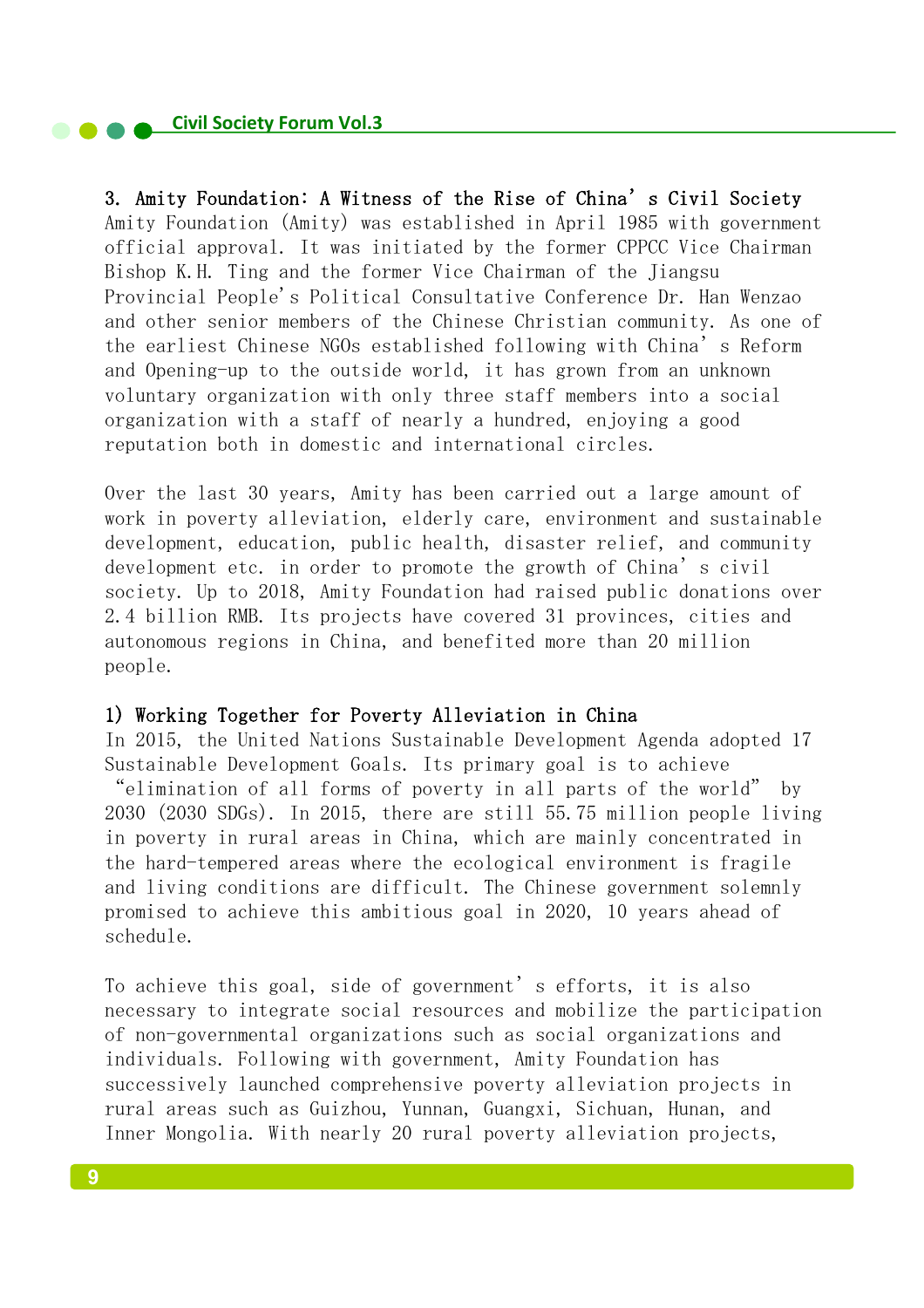Amity helps rural communities establish local self-governance organizations in order to promote public participation. Amity believes with proper education and trainings, local farmers and villagers are able to be financial independent.

#### 2) Rural Community Development

In addition, Amity Foundation supports the empowerment of rural community development through capacity building among villagers, and has made great contributions to environment protection, public health, AIDS prevention, providing financial aid to students, caring for orphans in other areas of society. 

In over ten provinces and regions of China's central and western areas, Amity has helped establish several hundred village clinics in impoverished areas; assisted nine provinces in training over 16,000 village doctors and over 6,900 village level health workers; provided subsidies enabling over 120,000 primary and secondary students to go back to school; there was the 'Pass the Torch' project which enabled almost 900 impoverished university students to complete their studies; building projects for schools in mountainous areas meant that over 700 rural elementary and secondary schools could be rebuilt; 13,000 orphans were financially supported for their education; and programmes for the psychological care of orphans were developed.

#### 3) Disaster Relief and Disaster Management

Since 1989, Amity has responded to major natural disasters every year complying with international humanitarian principles and Sphere standards. Instant response and accurate assessment have been hallmarks of Amity's disaster management. Furthermore, Amity provides life-saving emergency aid, offers rehabilitation and supports reconstruction in disaster-hit areas. It is committed to restore livelihoods and provide post-disaster services. Besides responding to disasters, Amity is also raising awareness and enhancing resilience by organizing preparedness and risk reduction trainings for local communities. 

#### 4) NGO Development Center

Amity Foundation 's NGO Development Centers in Kunshan, Nanjing and Nantong supporting hundreds of local grassroots NGOs every year. The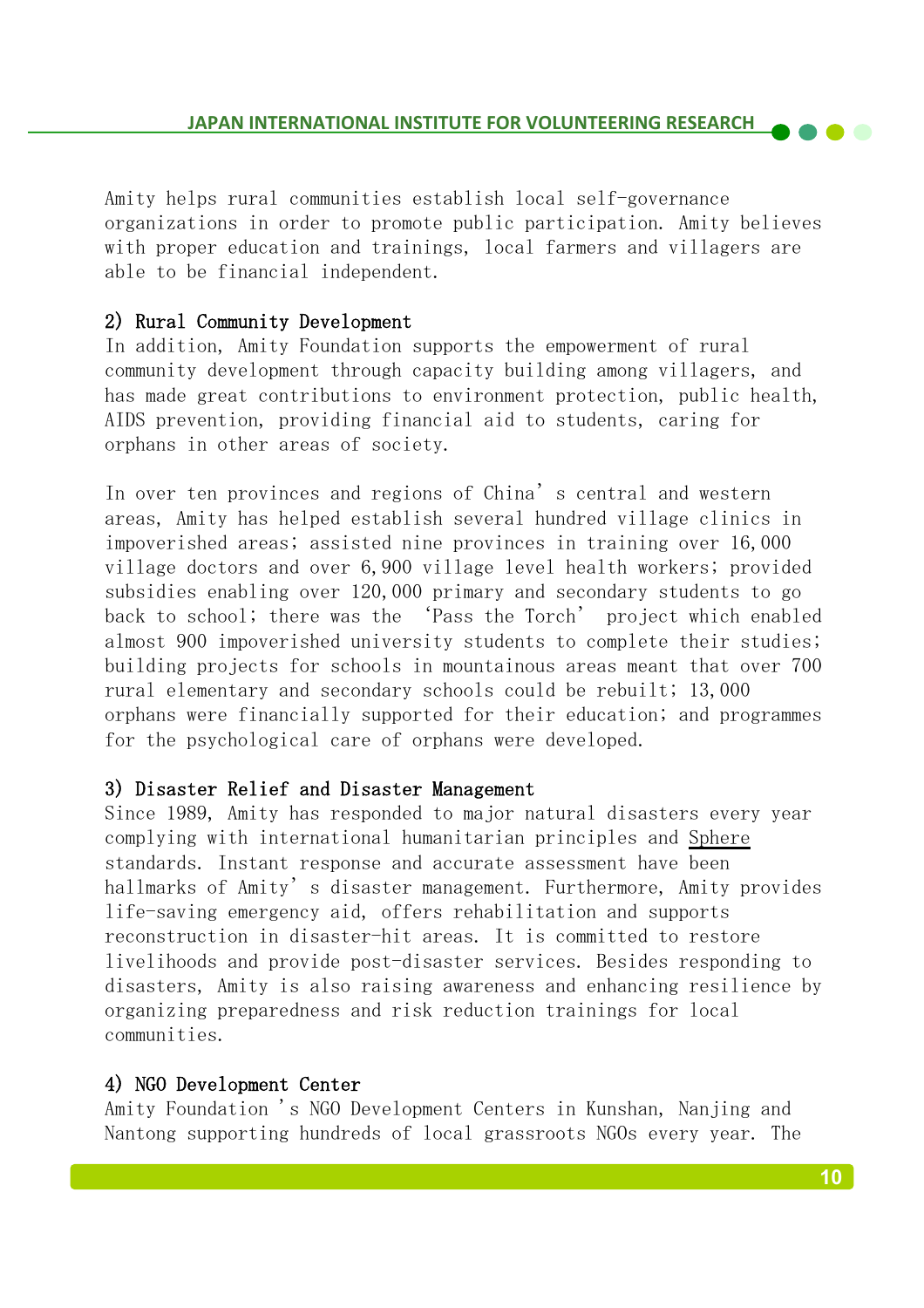**Civil Society Forum Vol.3** 

center not only provides space, resources, trains for local NGOs but also creating a bigger platform for communicating, information exchange and public participation between government, units and individuals. 

4. The Prospects for the Development of China's Civil Society Civil society in China is rapidly fostered by both marketization and democratic politics, and it has an increasingly significant impact on China's political, economical, and social life. Amity Foundation's exploration in poverty alleviation, rural community development, disaster management, supporting the sector and much more and its achievements are the best witness for the rise of Chinese civil society. 

The government is no longer an all-powerful sector. It exercises its limited functions such as national security, public policies, and macro-control, but also needs social organizations' complementarity. Meanwhile, it passes on a large number of functions to social organizations, making fundamental changes in the basic structure of society, which a one-way, one-dimensional relationship between the government-unit-individual is transformed into a new structure with pluralism, interaction, social participation, and spontaneous organizations. Although China's civil society still has the dual characteristics of the state and the people, it is a big leap from the initial government's complete dominance to the current autonomy and voluntary nature of civil organizations.

It is believed that in the near future, the development of China's civil society will attract a new spring, and the large institutional environment will be further improved to meet the growing needs of the current social organizations, so that more civil organizations can better cooperate with the government making more efforts to build a democratic, fair, good governance and a harmonious society.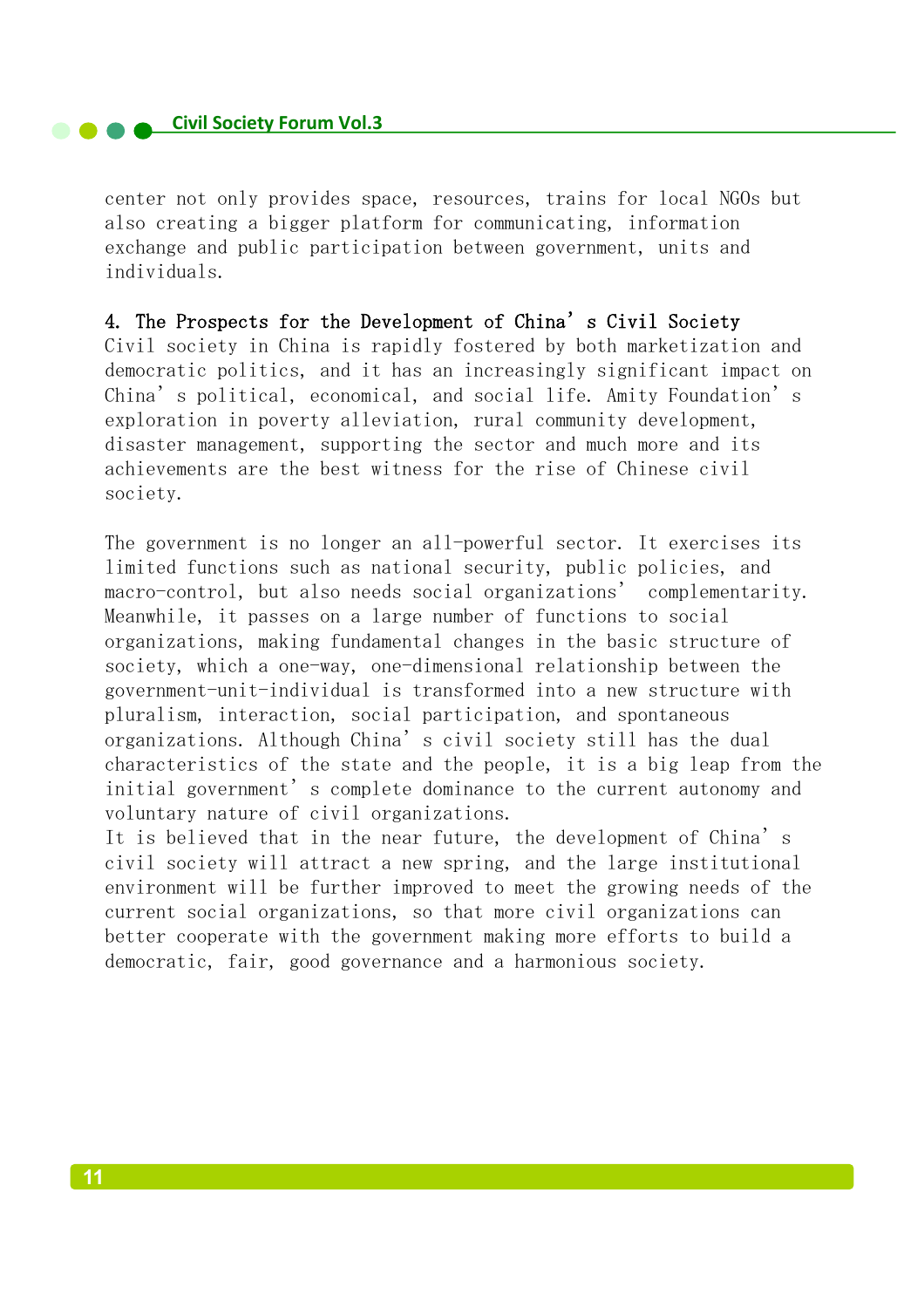#### Reference

1。兪可平「中国公民社会:概念、分類與制度環境」『中国社会科学』2006年 第1期。

2。王绍光、王名: 促进我国民间非营利组织发展的政策建议 王名主编 中国非政府公共部门, 清华 大学出版社, 2004 年, 第 73 页。

3。李 熠 煜当代中国公民社会问题研究评述 http://www.cpa.zju.edu.cn/participatory\_budgeting\_conference/ ch\_news\_1.htm

4。王名等:《中国社团改革——从政府选择到社会选择》,社会科学出版社, 2001年版

5。中国公民社会的现状分析及其理论建构 

file:///Users/mac/Downloads/ %E4%B8%AD%E5%9B%BD%E5%85%AC%E6%B0%91%E7%A4%BE%E4%BC%9A%E7%9A%84%E7%8E%

B0%E7%8A%B6%E5%88%86%E6%9E%90%E5%8F%8A%E5%85%B6%E7%90%86%E8%AE%BA%E5%B B%BA%E6%9E%84.pdf